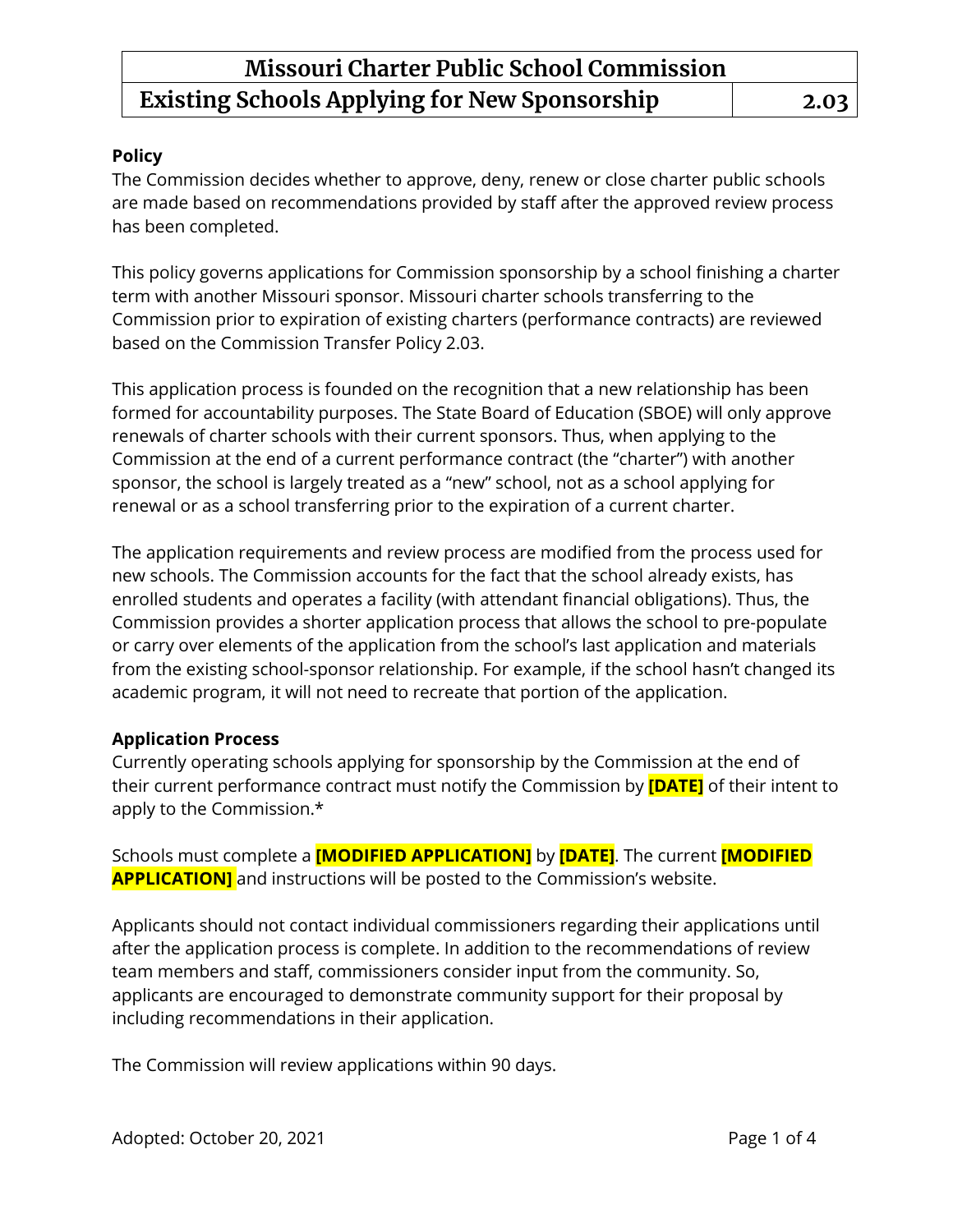#### **Review**

To review each application, the Commission assembles teams of internal evaluators and may engage external evaluators with relevant and diverse educational, organizational (governance and management), financial and legal expertise, as well as an understanding of the principles of accountability and autonomy. The Commission trains reviewers to ensure consistent standards and fair treatment of all applications. To ensure decisionmaking processes are free of conflicts of interest, review assignments are made only after a full disclosure of any potential or perceived conflicts of interest between reviewers and applicants.

Reviews are based on applicable Missouri State Statute, Code of State Regulations, Principles and Standards, and the evaluation expectations outlined for each section. This includes the charter school's mission, organizational design (with a focus on strong governance), academic program, and financial management.

The Commission may contract with external reviewers to evaluate and report on the academic, financial, and operational strength of the school, as well as the governance of the school. Since these schools are already operating, the review will include:

- The school's current performance contract,
- Past annual reports,
- Academic and financial data over the life of the charter,
- All organizational, legal and assurance documents, and
- Any documents related to performance concerns such as intervention, remediation, or probation.

The reviewers may contact schools, sponsors/authorizers, funders and stakeholders to gain a deeper understanding of the school's performance.

Based on the review, and using the school's existing performance contract and the Commission's' standards, the school is given one of the three designations: "meeting expectations," "partially meeting expectations," or "does not meet expectations."

- A school partially meeting expectations must provide the Commission with specific plans for improvement/turnaround. Once accepted by the Commission, the plans will be incorporated into the new performance contract.
- A school not meeting expectations will be asked to submit an intervention plan. Once accepted by the Commission, the plan will be incorporated into the new performance contract.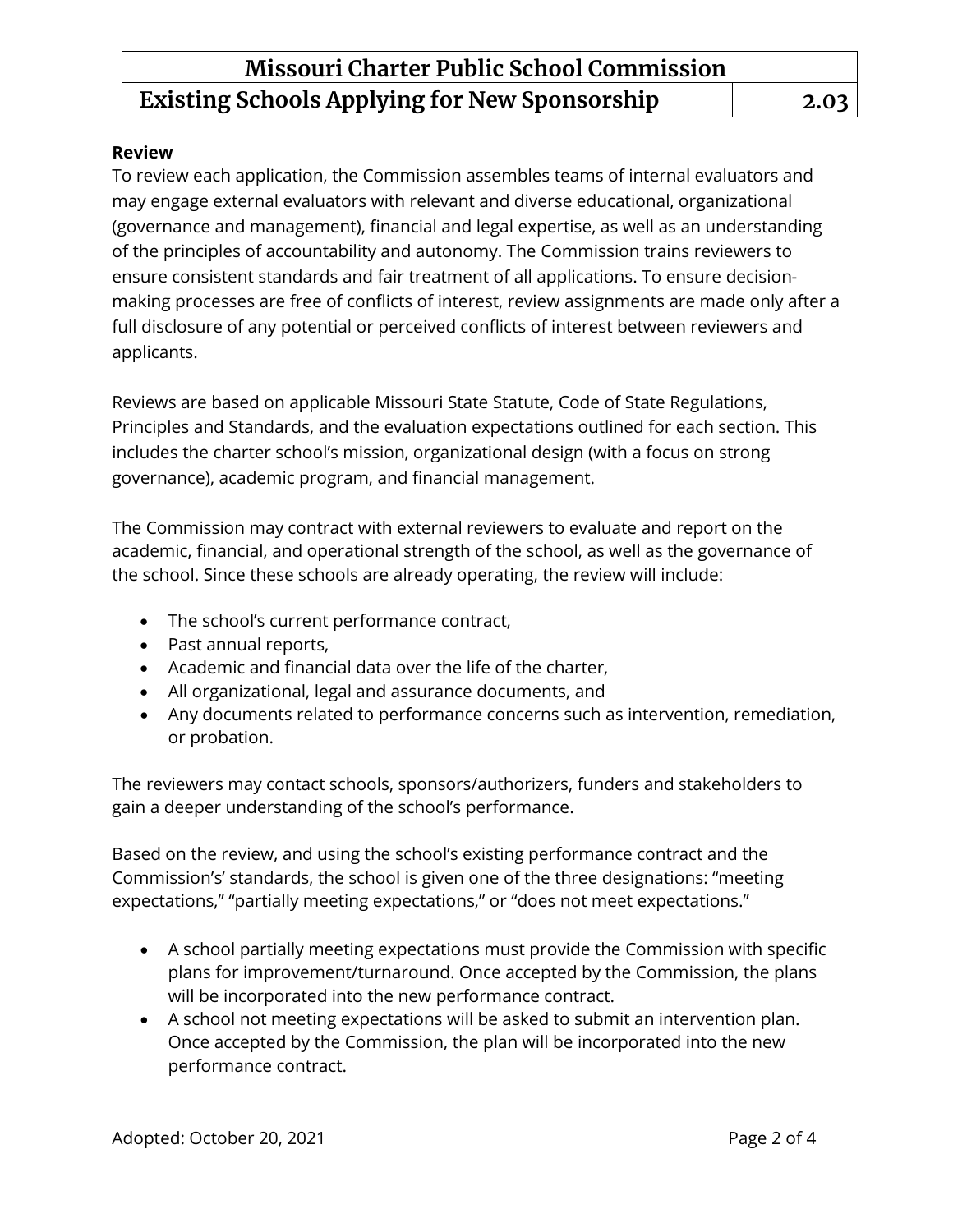#### **Public hearing and interview**

Based on the recommendation of staff and prior to a formal vote to approve sponsorship, the Commission *may* hold a public hearing regarding the school.

Prior to a formal vote to approve the charter school, the Commission will interview board members to assess their capacity to govern and operate a high-quality charter school in a fiscally responsible manner that advances the mission of the charter school. The Commission may also pursue questions based on the comments generated at the public hearing.

The public and media are invited to attend, but may not participate in the interview. The officers of the governing board and the school leader (if named) shall attend the interview. Up to eight (8) total representatives may attend the interview, including all members of the governing board, school leadership positions, and key personnel.

### **Sponsored Schools**

Once approved, Commission-sponsored schools must meet specific requirements for oversight, such as using the Commission's document reporting platform and setting aside funds in case of closure. These requirements are included in other Commission policies and may be referenced in the performance contract.

Schools newly approved by the Commission will enter a performance contract for five (5) years. Renewals may be awarded for up to 10 years based on performance.

Because a school sponsored by the Commission through this process is already operating, enrolled students do not need to reapply, provided the school is following statutory application and enrollment requirements. The Department of Elementary and Secondary Education (DESE) will allow the school to retain its existing county-district code number, building numbers and associated data.

#### **Definitions**

High-risk student: Pursuant to RSMo 160.405, at least one-third of schools sponsored by the Commission "shall be to schools that actively recruit dropouts or high-risk students as their student body and address the needs of dropouts or high-risk students through their proposed mission, curriculum, teaching methods, and services."

New school application: An application to the Commission for sponsorship of a new charter public school.

New sponsor application: An application for Commission sponsorship of an existing charter public school at the end of its performance contract with another Missouri sponsor.